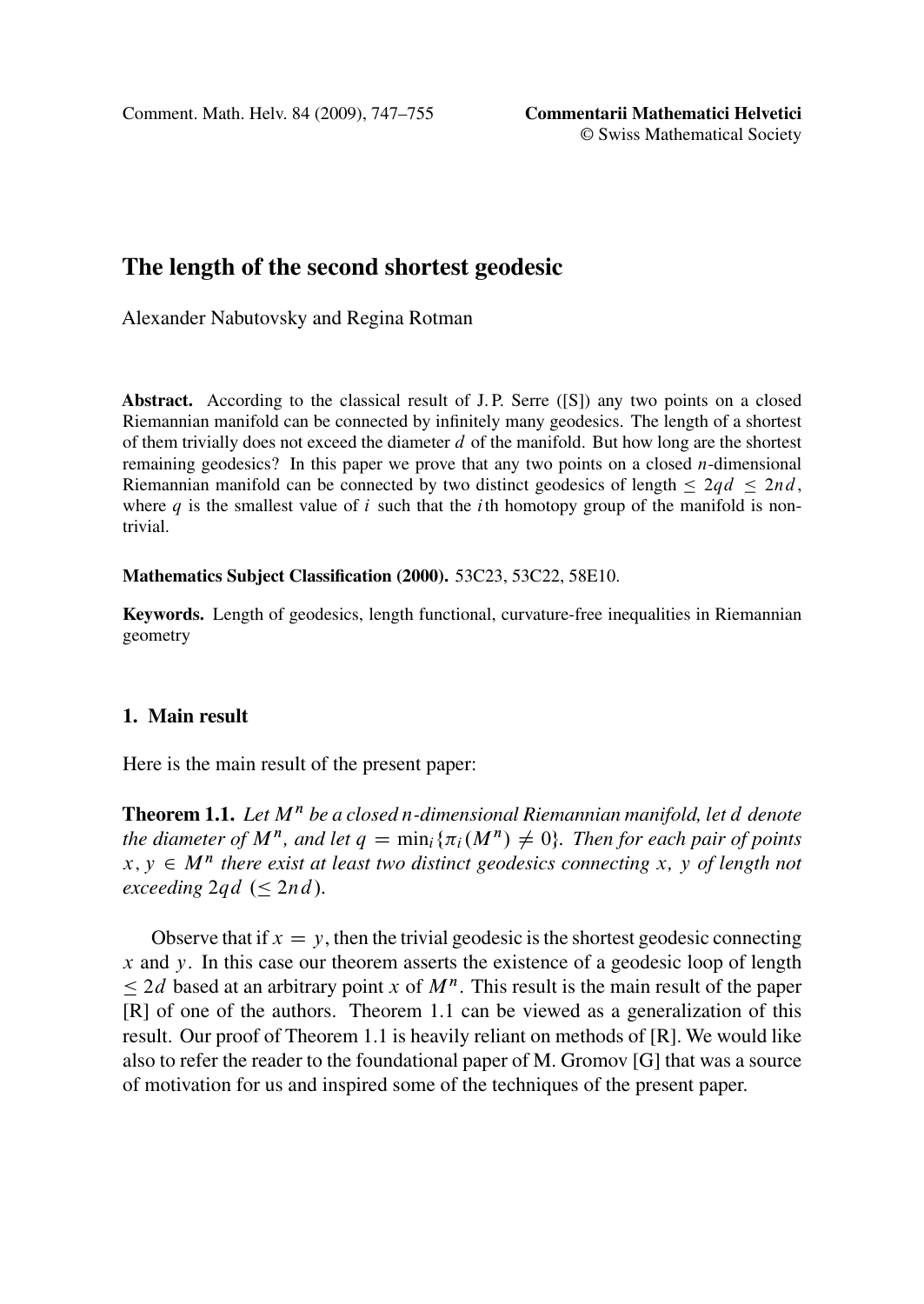#### **2. Filling of cages**

Let us begin by introducing the following definitions and notations.

**Definition 2.1.** Let x, y be two points in  $M^n$ . An m-cage c based at x, y is a collection of m paths  $c_1, \ldots, c_m$  from x to y. (For every i  $c_i$  is a continuous map of [0, 1] into  $M^n$ .) The space  $C_{x,y,m}$  of all *m*-cages based at x and y can be identified with the *m*th power of the space of paths from x to y. For every L let  $C_{x,y,m}^L$  denote the space of all  $m$ -cages based at  $x$ ,  $y$  such that the length of each of the  $m$  paths forming the cage is at most L. Further, let  $C_{x,y,m}^{L,L}$  denote the space of all *m*-cages  $c = (c_1, \ldots, c_m)$  based at x, y such that the length of  $c_1$  does not exceed  $\bar{L}$ , and the length of  $c_i$  for every  $i = 2, 3, \ldots, m$  does not exceed L.

Let  $\sigma^m = [v_0, v_1, \ldots, v_m]$  be the standard *m*-dimensional simplex with edges of length one. (Here  $v_0, v_1, \ldots, v_m$  are its vertices.) As usual, we use the notation  $C(\sigma^m, M^n)$  for the space of continuous maps from  $\sigma^m$  to  $M^n$ . Of course, this space can be identified with the space of continuous maps of the  $m$ -dimensional ball into  $M^n$ .

**Definition 2.2.** Let x, y be two points in  $M^n$ , L,  $\overline{L}$  two positive numbers, and N a positive integer. A *coherent N-filling* of *m*-cages based at x, y from  $C_{x,y,m}^{L,L}$  is a collection of continuous maps  $\phi_m: C^{L,L}_{x,y,m} \to C(\sigma^m, M^n)$  for all  $m = 1, 2, ..., N$ <br>with the following properties: with the following properties:

- 1. For every *m* and *m*-cage *c* the map  $\phi_m(c)$ :  $\sigma^m \to M^n$  maps the  $(m 1)$ dimensional face  $[v_1, \ldots, v_m]$  of  $\sigma^m$  into y.
- 2. For every *m* and every *m*-cage  $c = (c_1, \ldots, c_m)$  the map  $\phi_m(c)$  maps each of *m* one-dimensional simplices [ $v_0$ ,  $v_i$ ] by the map  $c_i$ . (Here we identify [ $v_0$ ,  $v_i$ ] with [0, 1].) In particular,  $v_0$  is mapped into x, and for every 1-cage c we have  $\phi_1(c) = c$ .
- 3. (Coherence) For every  $m = 2, 3, ..., N$ , every m-cage c and every  $i =$ 1, 2, ..., m the restriction of  $\phi_m$  to the  $(m-1)$ -dimensional face  $[v_0, \ldots, v_{i-1},$ <br> $v_{i+1}, \ldots, v_{i-1}$  of  $\sigma$ , coincides with  $\phi_{i+1}(c_{i+1})$  where  $c_{i+1}$  denotes the  $(m-1)$  $v_{i+1}, \ldots, v_m$ ] of  $\sigma_m$  coincides with  $\phi_{m-1}(c_{(i)})$ , where  $c_{(i)}$  denotes the  $(m-1)$ cage  $(c_1, \ldots, c_{i-1}, c_{i+1}, \ldots, c_m)$ .

To explain the meaning of conditions 1 and 2 collapse  $[v_1, \ldots, v_m]$  into a point. Identify this point with the North pole and  $v_0$  with the South pole of the ball  $D^m$ . Then *m* edges [ $v_0$ ,  $v_i$ ] become *m* meridians on the sphere bounding this ball. We can view *m*-cages as maps from this collection of *m* meridians into  $M^n$ . The meaning of conditions 1 and 2 is that one can regard a coherent N-filling of an  $m$ -cage as an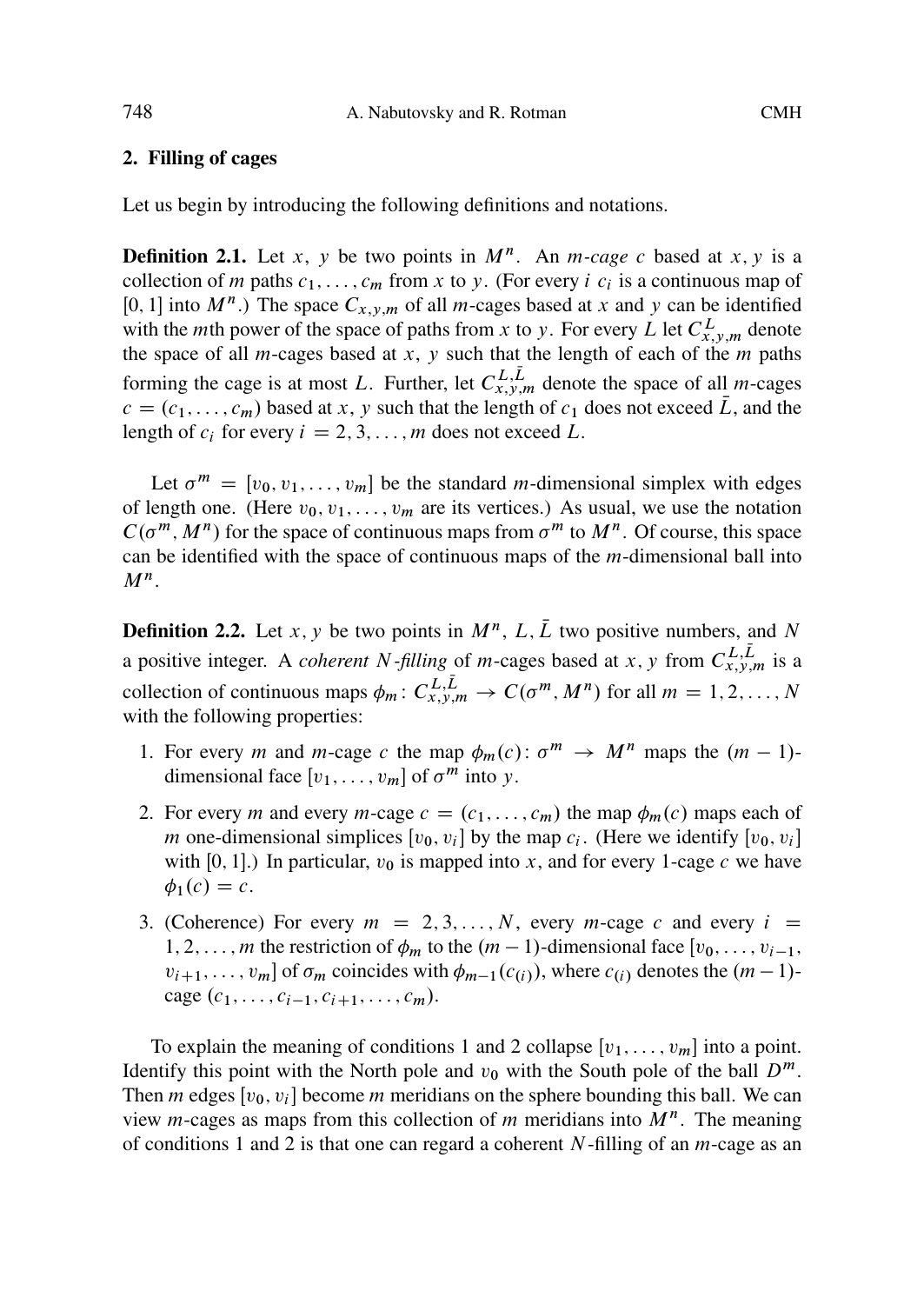<span id="page-2-0"></span>extension of this map to a map of the whole  $m$ -ball. This extension must depend continuously on the m-cage. The meaning of the coherence condition is that extensions in different dimensions are compatible.

**Proposition 2.3.** Let L,  $\overline{L}$  be positive real numbers such that  $\overline{L} > L$ , and N a *positive integer. Let* x, y, z be any three points of  $M<sup>n</sup>$  such that the distance between *any two of them does not exceed* L*. Assume that there exists exactly one geodesic between* x and y of length  $\leq \bar{L} + (2N - 3)L$ . (If  $x = y$ , then this geodesic is the constant geodesic). Then there exists a coherent N-filling of m-cages hased at x z *constant geodesic.*) *Then there exists a coherent* N*-filling of* m*-cages based at* x*,* z from  $C_{x,z,m}^{L,L}$ .

*Proof.* We present a proof by induction on N. Its base corresponds to the case  $N = 1$ . In this case  $\phi_1(c) = c$ . (Recall that each 1-cage is, by definition, a path in  $M^n$ , i.e. a continuous map of  $\sigma^1 = [0, 1]$  into  $M^n$ .) The proof of the induction step is based on the following lemma:

**Lemma 2.4.** *Let*  $\overline{L}$ ,  $L$  *be positive numbers. Assume that*  $x$ ,  $y$ ,  $z$  *are three points in* M<sup>n</sup> *such that all distances between them do not exceed* L*. Assume that there exists only one geodesic between* x *and* y *of length*  $\leq$  max $\{\overline{L}, L\}$  + L. Then any two paths<br>*V<sub>1</sub>,*  $\gamma$ *<sup>2</sup> starting at x and ending at z such that the length of*  $\gamma$ *<sub>1</sub> is*  $\lt \overline{L}$  *and the length*  $\gamma_1, \gamma_2$  *starting at* x *and ending at* z *such that the length of*  $\gamma_1$  *is*  $\leq \overline{L}$  *and the length*<br>of  $\gamma_2$  *is*  $\leq$  *L can be connected by a nath homotony that nasses only through naths of of*  $\gamma_2$  *is*  $\leq$  *L can be connected by a path homotopy that passes only through paths of length*  $\lt$   $\overline{I}$   $+$  2*I L This path homotopy depends continuously on y<sub>2</sub> and y<sub>2</sub>*  $length \leq \bar{L} + 2L$ . This path homotopy depends continuously on  $\gamma_1$  and  $\gamma_2$ .

*Proof.* Let  $\sigma$  be the unique shortest geodesic from x to y,  $\tau$  be one of the shortest geodesics from z to y (see Figure 1). Every path from x to y of length  $\leq 2L$  or  $\leq \bar{L}+L$ <br>can be connected to  $\sigma$  by a length non-increasing homotopy. (Otherwise, there will be can be connected to  $\sigma$  by a length non-increasing homotopy. (Otherwise, there will be



Figure 1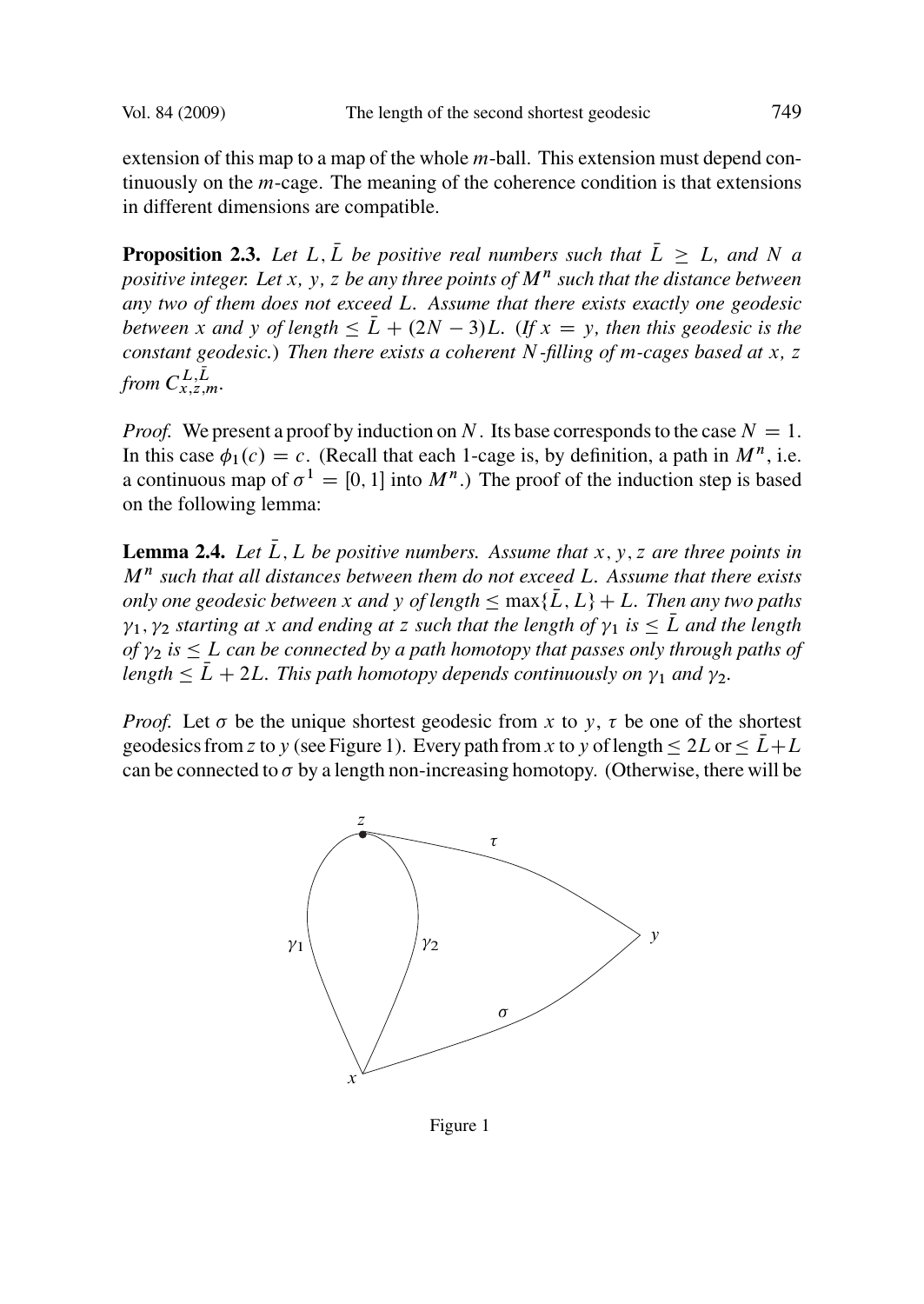# 750 A. Nabutovsky and R. Rotman CMH

a second geodesic of length  $\leq$  max $\{\overline{L}, L\} + L$ .) Moreover, we can choose a specific<br>length non-increasing homotopy e.g. the Birkhoff curve-shortening process with length non-increasing homotopy, e.g. the Birkhoff curve-shortening process with fixed endpoints. (See [C] for a detailed description of the Birkhoff curve-shortening process.) This homotopy continuously depends on the initial path. In particular, this homotopy can be used to deform  $\gamma_i * \tau$  to  $\sigma$ ,  $(i = 1, 2)$ , as well as to deform  $\sigma$  back to  $\gamma_i * \tau$ .

Let  $\tau^{-1}$  denote the path  $\tau$  traversed in the opposite direction. One can construct the desired path homotopy from  $\gamma_1$  to  $\gamma_2$  as follows:  $\gamma_1 \rightarrow \gamma_1 * \tau * \tau^{-1} \rightarrow \sigma * \tau^{-1}$ <br> $\gamma_2 * \tau * \tau^{-1} \rightarrow \gamma_2$ . Here arrows denote homotopies. Note that all homotopies dependence  $\gamma_2 * \tau * \tau^{-1} \rightarrow \gamma_2$ . Here arrows denote homotopies. Note that all homotopies depend<br>continuously on  $\gamma_1$  and  $\gamma_2$  and that for each of these homotopies the length of paths continuously on  $\gamma_1$  and  $\gamma_2$ , and that for each of these homotopies the length of paths during the homotopy does not exceed the [max](#page-2-0)imum of lengths of paths at its begining and its end.  $\Box$ 

No[w ass](#page-2-0)ume we have constructed the maps  $\phi_1, \ldots, \phi_{m-1}$ . We will next construct  $\phi_m$ . Let  $c = (c_1, c_2, \ldots, c_m)$  be an m-n[et. W](#page-2-0)e need to map  $\sigma^m = [s_0, \ldots, s_m]$ to  $M^n$ . Because of the coherence condition a map  $\psi_m(c)$  defined as the restriction of  $\phi_m$  to  $\partial \sigma^m$  into  $M^n$  is already prescribed. By virtue of the induction assumption  $\psi_m$ is a continuous function of c. We need only to contract the (map of the) sphere  $\psi_m(c)$ to a point so that the contracting homotopy depends continuously on  $c$ . To achieve this goal note that according to Lemma 2.4 there exists a path homotopy between  $c_1$  and  $c_2$  that passes through paths  $c_t$ ,  $t \in [1, 2]$ , of length  $\leq \tilde{L} = \tilde{L} + 2L$  only.<br>(Here we use the fact that  $(2m - 3)I > I$  for every  $m > 2$ . So, the assumption of (Here we use the fact that  $(2m - 3)L \geq L$  for every  $m \geq 2$ . So, the assumption of Lemma 2.4 about the non-existence of a second short geodesic between x and y follows from a similar assumption in Proposition 2.3.) Consider a 1-parametric family of m-cages  $c^{(t)} = (c_t, c_2, \ldots, c_m)$ . So,  $c^{(1)} = c$  and  $c^{(2)} = (c_2, c_2, c_3, \ldots, c_m)$ . Note that  $c^{(t)} \in C_{x,y,m}^{L,L}$  for every t. By virtue of the induction assumption there exists a coherent filling of all  $(m-1)$ -subcages of  $c^{(t)}$  obtained by removal of one of m a coherent filling of all  $(m - 1)$ -subcages of  $c<sup>(t)</sup>$  obtained by removal of one of m strands  $c_i^{(t)}$ , and for every t the resulting m maps of  $(m - 1)$ -dimensional simplices can be "glued" to each other into a map  $\psi_m(c^{(t)})$ :  $\partial \sigma^m \to M^n$ . Of course, it is important here that  $\tilde{L} + (2(m - 1) - 3)L = \tilde{L} + (2m - 3)L$ , and so the required assumption about the non-existence of a second geodesic between  $x$  and  $y$  of length  $\psi_m(c)$  and  $\psi_m(c^{(2)})$ .  $\leq \tilde{L} + (2(m - 1) - 3)L$  holds. Thus, one obtains a homotopy  $\psi_m(c^{(t)})$  between

It remains to show that  $\psi_m(c^{(2)})$  is canonically and, therefore, continuously contractible. (Here we are concerned about the continuity of the contracting homotopy as a function of c.) Note that the boundary of  $\sigma^m$  consists of  $(m + 1)$  simplices of dimension  $(m-1)$ . The maps  $\phi_{m-1}$  and, thereby,  $\psi_m$  map two of these faces, namely, faces corresponding to two copies of the  $(m-1)$ -cage  $(c_2, c_3, \ldots, c_n)$  in an identifaces corresponding to two copies of the  $(m - 1)$ -cage  $(c_2, c_3, \ldots, c_m)$  in an identical way. Together these two cells form a "folded" map of  $S^{m-1}$  to  $M^n$  that factors through the projection of  $S^{m-1}$  to the disc  $D^{m-1}$ . This map is obviously canonically contractible. In order to construct a homotopy of  $\psi_m(c^{(2)})$  to this "folded" map we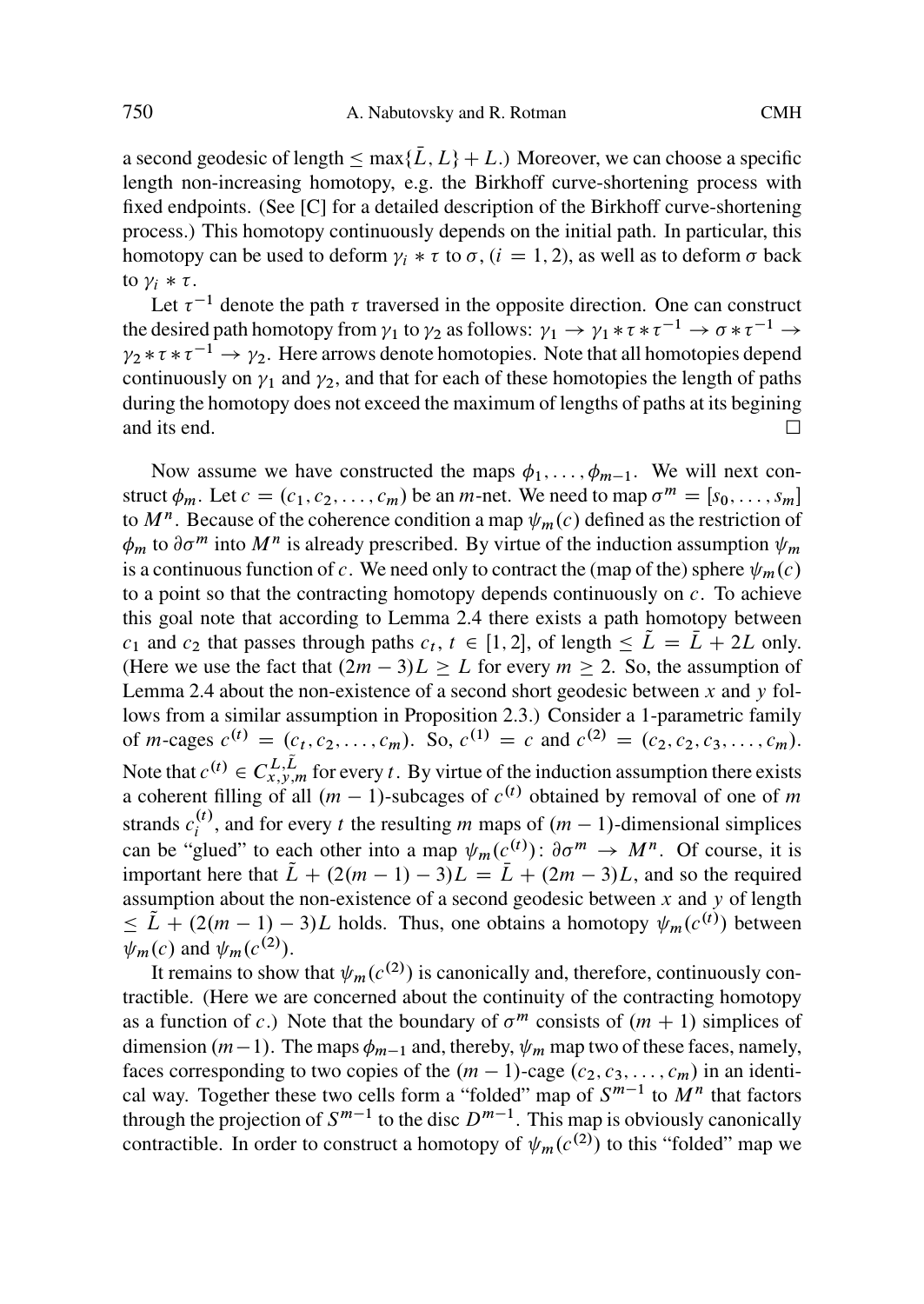#### Vol. 84 (2009) The length of the second shortest geodesic 751

need to "eliminate" the remaining  $(m - 1)$  maps of  $(m - 1)$ -dimensional faces of  $\sigma^m$ . But one of these maps is constant, and the remaining  $(m - 2)$  maps correspond to  $(m - 1)$ -cages of the form  $(c_2, c_2,...)$ . Therefore each of these maps is similarly "folded" and can be connected by a canonical homotopy (over its image) to a map of the corresponding face which is a composition of the projection of the considered face to one of its codimension one faces and  $\phi_{m-2}((c_2, c_3, \ldots, c_{i-1}, c_{i+1}, \ldots, c_m))$ for an appropriate *i*. These homotopies eliminate the remaining  $m - 1$  faces, as desired. desired.  $\Box$ 

# **3. Filling of**  $(m, \varepsilon)$ -umbrellas

Let  $\sigma^{m-1} = [s_1, \ldots, s_m]$  denote the standard  $(m-1)$ -dimensional simplex such that the lenghs of all of its edges are equal to 1. Let  $s_*$  denote the center of  $\sigma^{m-1}$ .

**Definition 3.1.** An  $(m, r)$ -umbrella based at x, y consists of a singular  $(m - 1)$ simplex  $\rho: \sigma^{m-1} \to M^n$ , a point  $x \in M^n$  and m paths in  $M^n$  connecting x with images of the vertices of  $\sigma^{m-1}$  under a so that  $y = \rho(s_0)$ , the image of a is contained images of the vertices of  $\sigma^{m-1}$  under  $\rho$  so that  $y = \rho(s_*)$ , the image of  $\rho$  is contained<br>in a metric ball of radius r in  $M^n$  centered at y, and the length of the image of every in a metric ball of radius r in  $M<sup>n</sup>$  centered at y, and the length of the image of every straight line segment in  $\sigma^{m-1}$  under  $\rho$  is less than r.



Figure 2.  $(m, r)$ -umbrella.

This notion generalizes the notion of m-cages that can be considered as  $(m, 0)$ umbrellas (with a constant  $\rho$ ). The goal of this section is to generalize the notion of coherent filling for  $(m, r)$ -umbrellas and to extend Theorem 1.1 to  $(m, \varepsilon)$ -umbrellas for small positive  $\varepsilon$ . Denote the space of all  $(m, r)$ -umbrellas based at x, y by  $U_{m,r,x,y}$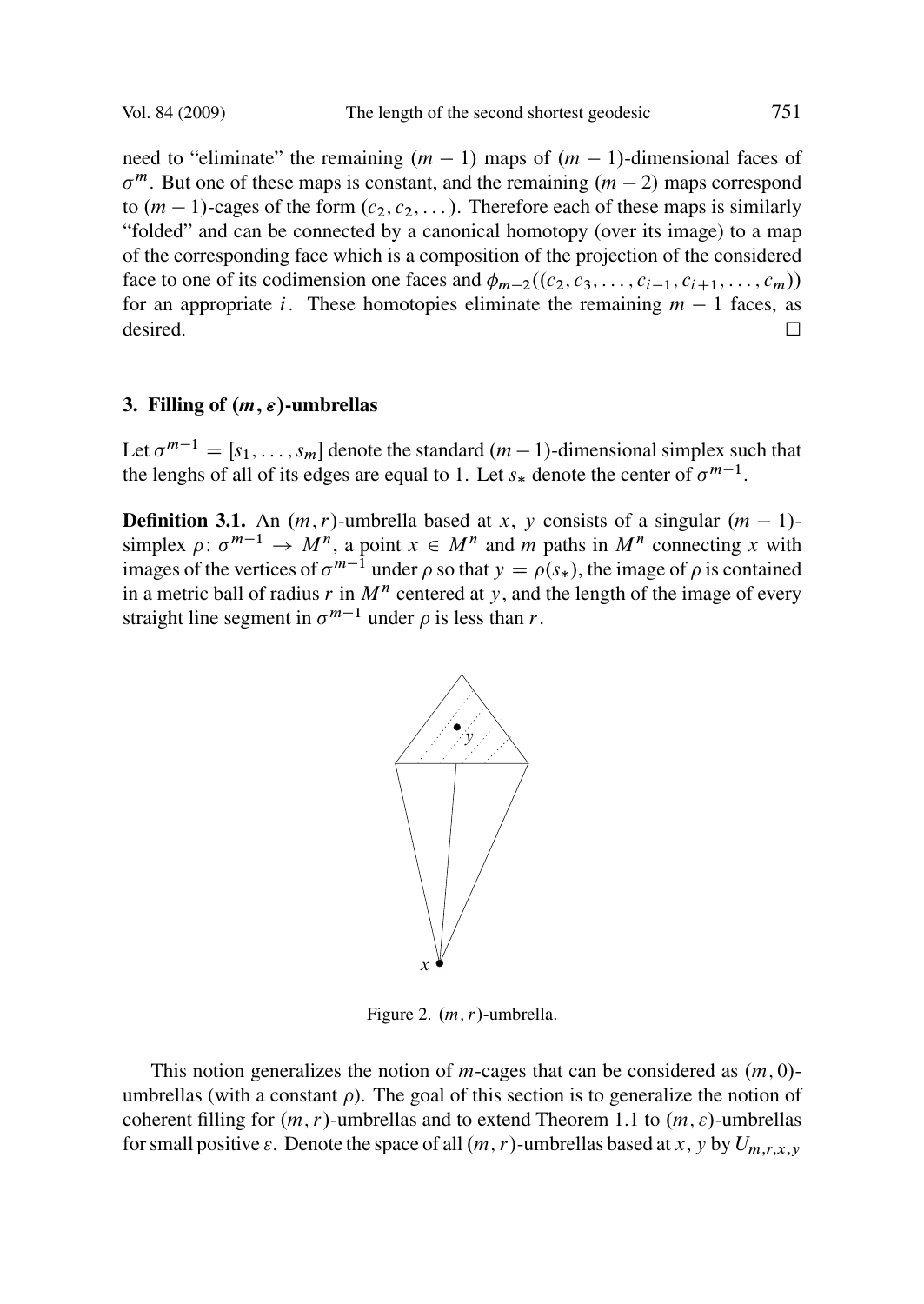<span id="page-5-0"></span>752 A. Nabutovsky and R. Rotman CMH

and its subspace formed by all umbrellas where the length of the paths connecting  $x$ with the first vertex of  $\rho$  does not exceed L, and the lengths of all paths connecting x with the remaining  $m - 1$  vertices of the singular simplex  $\rho$  do not exceed L by  $U_{m,r,x,y}^{L,L}$ . Each umbrella u can be represented as  $(c_1,\ldots,c_m,\rho)$ , where  $c_i$  are continuous paths from x to the vertices of the singular simplex  $\rho$ . It is obvious that 1-umbrellas based at x, y are merely continuous paths starting at x and ending at y.

**Definition 3.2.** Let N be a positive integer and L,  $\overline{L}$  positive real numbers. A coherent *N*-filling of  $(m, r)$ -umbrellas based at x, y from  $U_{m,r,x,y}^{L,L}$  is a family of continuous maps  $\phi_m: U^{L,L}_{m,r,x,y} \to C(\sigma^m, M^n)$  for  $m = 1, 2, ..., N$  such that for every  $(m, r)$ umbrella  $u = (c_1, c_2, \dots, c_m, \rho) \in U_{m,r,x,y}^{L,L}$  the following conditions hold:

- 1. The restriction of  $\phi_m(u)$  to the  $(m 1)$ -dimensional face  $[s_1, s_2, \ldots, s_m]$  coincides with  $\rho$ ;
- 2. The restrictions of  $\phi_m(u)$  to 1-dimensional simplices  $[s_0s_i]$  coincide with  $c_i$  for  $i = 1, 2, \ldots, m$ . In particular,  $\phi_1(u) = u$  for all 1-umbrellas u;
- 3. (Coherence) For every  $i = 1, 2, ..., m$  the restriction of  $\phi_m(u)$  to  $(m 1)$ dimensional simplex  $[s_0, s_1, \ldots, s_{i-1}, s_{i+1}, \ldots, s_m]$  coinsides with  $\phi_{m-1}(u_i)$ , where  $u_i = (c_1, c_2, \ldots, c_{i-1}, c_{i+1}, \ldots, c_m, \rho_i)$ , and  $\rho_i$  is the restriction of  $\rho$  to the  $(m-2)$ -dimensional face of the standard simplex  $\sigma^{m-1}$  obtained by to the  $(m - 2)$ -dimensional face of the standard simplex  $\sigma^{m-1}$  obtained by exclusion of the *i*th vertex exclusion of the  $i$ th vertex.

The notion of  $(m, \varepsilon)$ -umbrellas can be regarded as a generalization of the notion of m-cages, where one of the endpoints is being "enlarged" into a small simplex. (If this simplex degenerates into a point, the umbrella becomes a cage.) The next proposition asserts that there exists a generalization of the process of filling of cages described in the proof of Proposition 2.3 to  $(m, \varepsilon)$ -umbrellas for small  $\varepsilon$ . The idea of the proof of this generalization is very simple: One can just shrink the small simplex  $\rho$  in the definition of umbrellas over itself to a point, thus, obtaining a cage, which then can be filled as in the proof of Proposition 2.3.

**Propositio[n 3.3](#page-2-0).** Let L,  $\overline{L}$  be positive numbers such that  $\overline{L} \geq L$ . Let x, y, z be any *three points in a closed Riemannian manifold*  $M<sup>n</sup>$  *such that the distance between any two of these three points does not exceed* L*. Let* N >1 *be an integer. Then* for every  $0 < \varepsilon < \frac{\text{inj}M^n}{2}$ , where  $\text{inj}M^n$  is the injectivity radius of  $M^n$ , the following *assertion holds: Provided there exists exactly one geodesic between* x *and* y *of*  $length \leq \overline{L} + (2N - 3)L + (2N - 2)\varepsilon$ , then there exists a coherent N-filling of  $(m, \varepsilon)$ -umbrellas based at x, z from  $U_{m,\varepsilon,x,z}^{L,L}$ .

*Proof.* The proof is inductive on N. It follows the same pattern as the proof of Proposition 2.3. To prove the base of induction we define  $\phi_1(u) = u$  for every 1umbrella u. Assume that the theorem holds for  $N = m - 1$ ,  $(m > 1)$ . To prove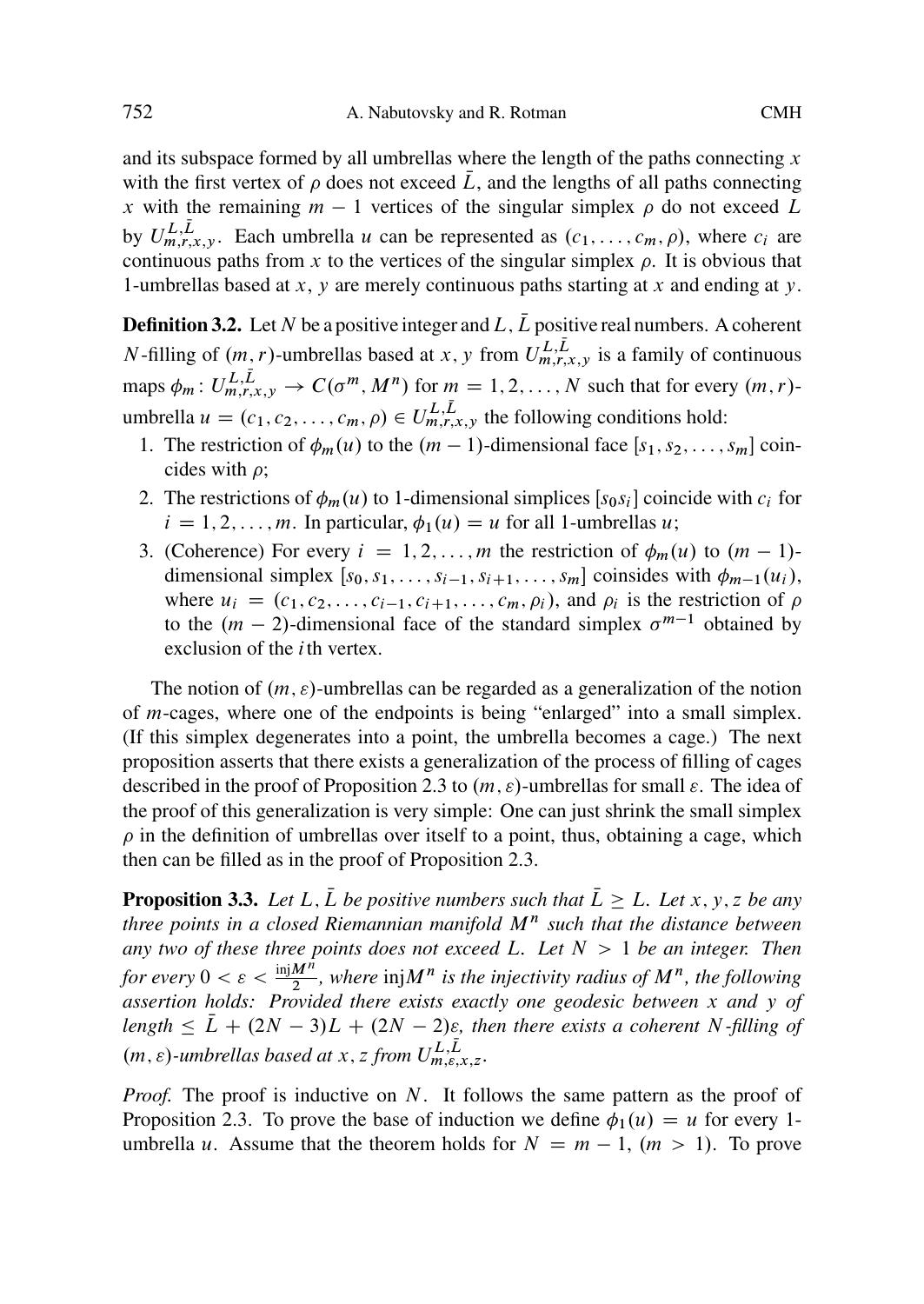Vol. 84 (2009) The length [of th](#page-2-0)e second shortest geodesic 753

the theorem for  $N = m$  note that conditions 1 and 3 imply that we have no choice in construction of  $\psi_m(u) = \phi_m(u)|_{\partial \sigma^m}$ : One of  $(m+1)$  faces of  $\sigma^m$  of dimension  $(m-1)$  must be manned using the manning a whereas the remaining m faces should  $(m - 1)$  must be mapped using the mapping  $\rho$ , whereas the remaining m faces should be mapped using  $\phi_{m-1}(u_i)$ . Using a part of the induction assumption we can conclude that  $\psi_m$  is a continuous function of u.

It remains only to contract  $\psi_m(u)$  by a homotopy that continuously depends on u. The idea is to eliminate the simplex  $\rho$  by contracting it over its image and then to proceed as in the proof of Proposition 2.3.

Recall that  $s_*$  denotes the center of  $\sigma^{m-1}$ . Fix a contraction  $h_t$  of  $\sigma^{m-1}$  $[s_1, s_2,..., s_m]$  to  $\{s_*\}$ ,  $(h_0$  is the identity map,  $h_1(\sigma^{m-1}) = \{s_*\}$ , such that all points of  $\sigma^{m-1}$  move to such along straight lines with a constant speed. This will points of  $\sigma^{m-1}$  move to  $s_*$  along straight lines with a constant speed. This will provide us with a homoto[py o](#page-2-0)f umbrellas: If  $u = (c_1, \ldots, c_m, \rho)$ , then  $H_t(u)$  is defined as  $(c_1t,\ldots,c_{mt}, \rho \circ h_t)$ , where  $c_{it}$  is the join of  $c_i$  with  $\rho([s_i h_t(s_i)])$  for every i. If u is an  $(m, \varepsilon)$ -umbrella, the length of  $c_{it}$  does not exceed the sum of the length of  $c_i$  and  $\varepsilon$ . For every  $t \in [0, 1]$  we can consider  $\psi_m(H_t(u))$ . The composition  $\psi_m \circ H_t$  will constitute the first stage in a homotopy contracting  $\psi_m(u)$ .

It remains to contract  $\psi_m(H_1(u))$ . Note that  $H_1(u)$  looks like an *m*-cage since its  $(m - 1)$ -dimensional simplex is constant. Therefore [we](#page-2-0) can contract the resulting  $(m - 1)$ -dimensional sphere repeating the corresponding step in the proof of Proposition 2.3 almost verbatim.

Namely, we use Le[mma](#page-0-0) 2.4 to construct a path homotopy  $c_{1t}$ ,  $(t \in [1, 2])$ , between  $c_{11} = h_1(c_1)$  and  $c_{21} = h_1(c_2)$  such that it passes only through paths of length contracting  $\psi_m(u)$  will consist of  $(m-1)$ -dimensional spheres  $\psi_m(u_t)$ ,  $t \in [1, 2]$ .<br>Finally, note that  $u_t = (c_1, c_2, \ldots, c_{k-1}, c_k)$ , so that  $\phi_n(u_t)$  will be  $\leq L+2L+3\varepsilon$ . Let  $u_t = (c_t, c_{21}, \ldots, c_{m1}, \rho \circ h_1)$ . The next stage of our homotopy

Finally, note that  $u_2 = (c_{21}, c_{21}, \ldots, c_{m1}, \rho \circ h_1)$ , so that  $\phi_m(u_2)$  will be a "folded"  $(m - 1)$ -dimensional sphere that can be canonically contracted over itself exactly as this had been done in the proof of Proposition 2.3. exactly as this had been done in the proof of Proposition 2.3.

### **4. Proof of Theorem 1.1**

We are going to prove the theorem by contradiction. Assume that there exists exactly one geodesic between x and y of length  $\leq 2qd$ . Therefore there exists  $\delta > 0$  such that there exists exactly one geodesic between x and y of length  $\leq 2ad + \delta$  (Indeed that there exists exactly one geodesic between x and y of length  $\leq 2qd + \delta$ . (Indeed, otherwise there will be a sequence of geodesics between x and y with lengths strictly otherwise there will be a sequence of geodesics between  $x$  and  $y$  with lengths strictly decreasing to  $2qd$ . The Ascoli–Arzela theorem implies that a subsequence of this sequence converges to a geodesic between x and y of length  $2qd \geq 2d > d$ . Therefore, this geodesic cannot be minimizing and, therefore, is the second geodesic between x and y of length  $\leq 2qd$ , which contradicts to our assumption.) Let  $\varepsilon =$ <br>min  $(\delta^{-\text{inj}(M^n)})$ , where ini(M<sup>n</sup>) denotes the inicetivity redius of M<sup>n</sup>, Let f : Sq.  $\min\{\frac{\delta}{2n},\frac{\text{inj}(M^n)}{2}\}\,$ , where  $\text{inj}(M^n)$  denotes the injectivity radius of  $M^n$ . Let  $f: S^q \to M^n$  be a non-contractible map of the *a*-dimensional sphere into  $M^n$ .  $M^n$  be a non-contractible map of the q-dimensional sphere into  $M^n$ .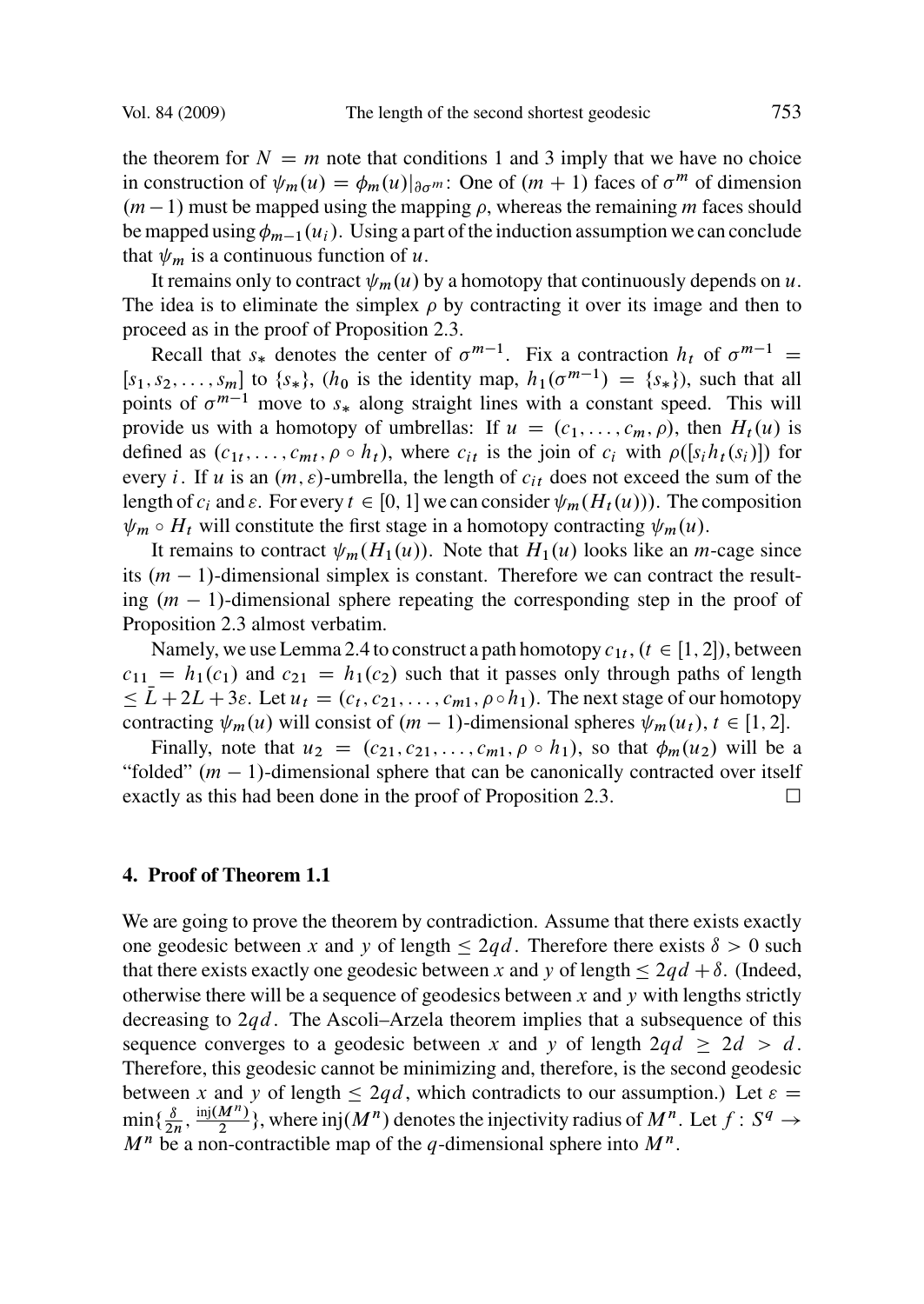# 754 A. Nabutovsky and R. Rotman CMH

We are going to extend f to a map of the  $(q + 1)$ -dimensional disc  $D^{q+1}$  thereby reaching the desired contradiction. First, choose a fine smooth triangulation of  $S<sup>q</sup>$ such that that for every singular simplex  $\tau : \sigma^i \to S^{q+1}$ ,  $(i \in \{1, \ldots, q+1\})$ , the image under  $f \circ \tau$  of  $\sigma^i$  is contained in an  $\varepsilon$ -ball centered at the image of the center of  $\sigma^{i}$  under  $f \circ \tau$ , and the length of the image of every straight line segment in  $\sigma^{i}$ under  $f \circ \tau$  is less than  $\varepsilon$ .

Triangulate  $D^{q+1}$  as the cone over the chosen triangulation of  $S^{q+1}$ . Extend f to [the](#page-5-0) 1-skeleton of the triangulation of  $D^{q+1}$  by mapping the center of  $D^{q+1}$  to x, and every new 1-dimensional simplices into a minimal geodesic between the images of the endpoints of the 1-simplex. (Here one can choose any minimal geodesic, if there is more than one.)

We are going to continue the extension process inductively. Assume that we have already extended f to the *i*-skeleton of the triangulation of  $D^{q+1}$ . In order to extend it to the  $(i + 1)$ -skeleton observe that every new  $(i + 1)$ -dimensional simplex is a cone over a *i*-dimensional simplex  $\tau$  of the chosen triangulation of  $S<sup>q</sup>$ . Consider a  $(i + 1, \varepsilon)$ -umbrella based at x and the image of the center of  $\tau$  under f, such that  $\rho = f \circ \tau$ . Take  $\bar{L} = L = d$ . Apply Proposition 3.3 to fill this umbrella. The coherence condition implies that the resulting map of the  $(i + 1)$ -dimensional simplex of the triangulation of  $D^{q+1}$  extends maps of its faces constructed on the previous steps of the induction.

Once f is extended to the  $(q + 1)$ -skeleton of  $D^{q+1}$ , the extension process omes complete, and we obtain the desired contradiction. becomes complete, and we obtain the desired contradiction.

#### **5. Concluding remarks**

In [NR1] we made the following conjecture:

**Conjecture 5.1.** There exists a function  $f(n, k)$  such that for every positive integer k, every closed Riemannian manifold  $M^n$  and every pair of points  $x, y \in M^n$  there exist k distinct geodesics between x and y in  $M^n$  of length  $\leq f(n, k)d$ , where denotes the diameter of  $M^n$ denotes the diameter of  $M^n$ .

In fact, we made even a stronger conjecture that there exist  $k$  distinct geodesics of length  $\leq kd$ . This stronger conjecture holds for round spheres and for all closed Rie-<br>mannian manifolds with infinite torsion-free fundamental groups. Yet, E. Balacheff mannian manifolds with infinite torsion-free fundamental groups. Yet, F. Balacheff, C. Croke and M. Katz recently constructed Riemannian metrics on  $S<sup>2</sup>$  arbitrarily close to round metrics such that the length of the shortest geodesic loop at every point is strictly greater than  $2d$  ([BCK]). Thus, this stronger conjecture is not true even when  $n = k = 2$  and  $x = y$ .

In the present paper we proved our conjecture for  $k = 2$  for an arbitrary  $M^n$ and arbitrary  $x, y \in M^n$ . Thus, we demonstrated that one can take  $f(n, 2) = 2n$ .